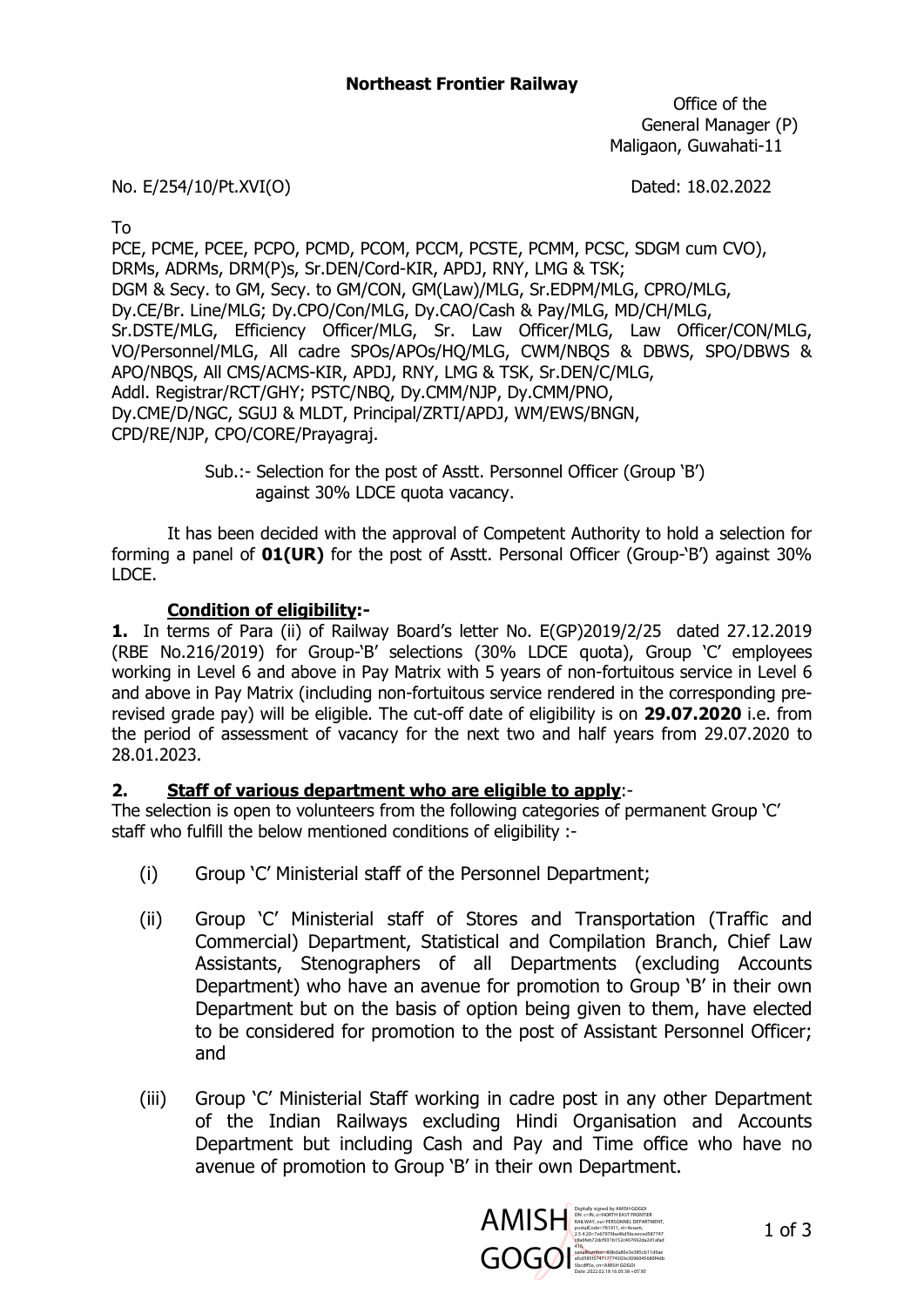# 3. Scheme of Examination

## (i) Pre-qualifying Examination :

There shall be a Pre-qualifying single paper examination of 100 marks which shall have 100% Objective type Multiple Choice Questions only. The distribution of marks will be as under – Ref: Rly. Bd's letter No.  $E(GP)2018/2/31$  dated 19.03.2019 (RBE No. 53/2019].

| <b>Subject (As per Syllabus)</b>                                                     | <b>Marks</b> |  |  |
|--------------------------------------------------------------------------------------|--------------|--|--|
| Technical Subject                                                                    | 40 marks     |  |  |
| General Knowledge including optional Questions on<br><b>Official Language Policy</b> | 30 marks     |  |  |
| Establishment and Financial Rules                                                    | 30 marks     |  |  |

(ii) The time for Pre-qualifying examination will be 90 minutes. There shall be negative marking for incorrect answers. One-third of the marks allotted for each question will be deducted for every wrong answer. Rest instructions are as per para 4 of Railway Board's letter No. E(GP)2018/2/31 dated 19.03.2019.

#### The Pre-qualifying examination may be held on pen-paper or computer based mode, which will be intimated in due course.

#### (iii) Qualifying Marks :

The candidates scoring 75% marks and above in the Pre-qualifying Examination shall be eligible for appearing in the main examination and for this, number of candidates should be restricted to 5 times the number of respective vacancies in order of merit.

#### (iv) Main examination :

The pre-qualifying examination will be followed by one descriptive type paper on professional subject comprising of 100 marks and the qualifying marks in the written examination will be 60% and above.

#### (v) Relaxation in marks for reserved category candidates :

Since the notification is for 1(one) UR post, there will be no relaxation in marks for reserved category candidates in the Pre-qualifying examination as well as in the main examination.

(vi) The selection will be based on candidates' performance both in Written Examination, viva-voce test and record of service. Only those candidates who qualify in the Written Examination and thereafter in Medical examination in the prescribed Non-technical (Nonsafety) category, will be eligible for the viva-voce test provided they are declared physically fit to hold the Group-'B' post. Before commencement of the viva-voce test, Medical Examination from the respective Railway Medical authority of the candidate concerned should be done, which is mandatory.

4. It may be noted that the question paper will be bi-lingual, i.e., English & Hindi. In case any ambiguity, English version will prevail.

5. The controlling officers should notify this widely amongst the staff under their control and forward their application format (enclosed as **ANNEXURE-'A'**) duly signed and verified and send the same to the undersigned, so as to reach this office on or before 11.03.2022, without fail. The cut-off date of receiving the applications from the staff by the controlling officers is 07.03.2022.

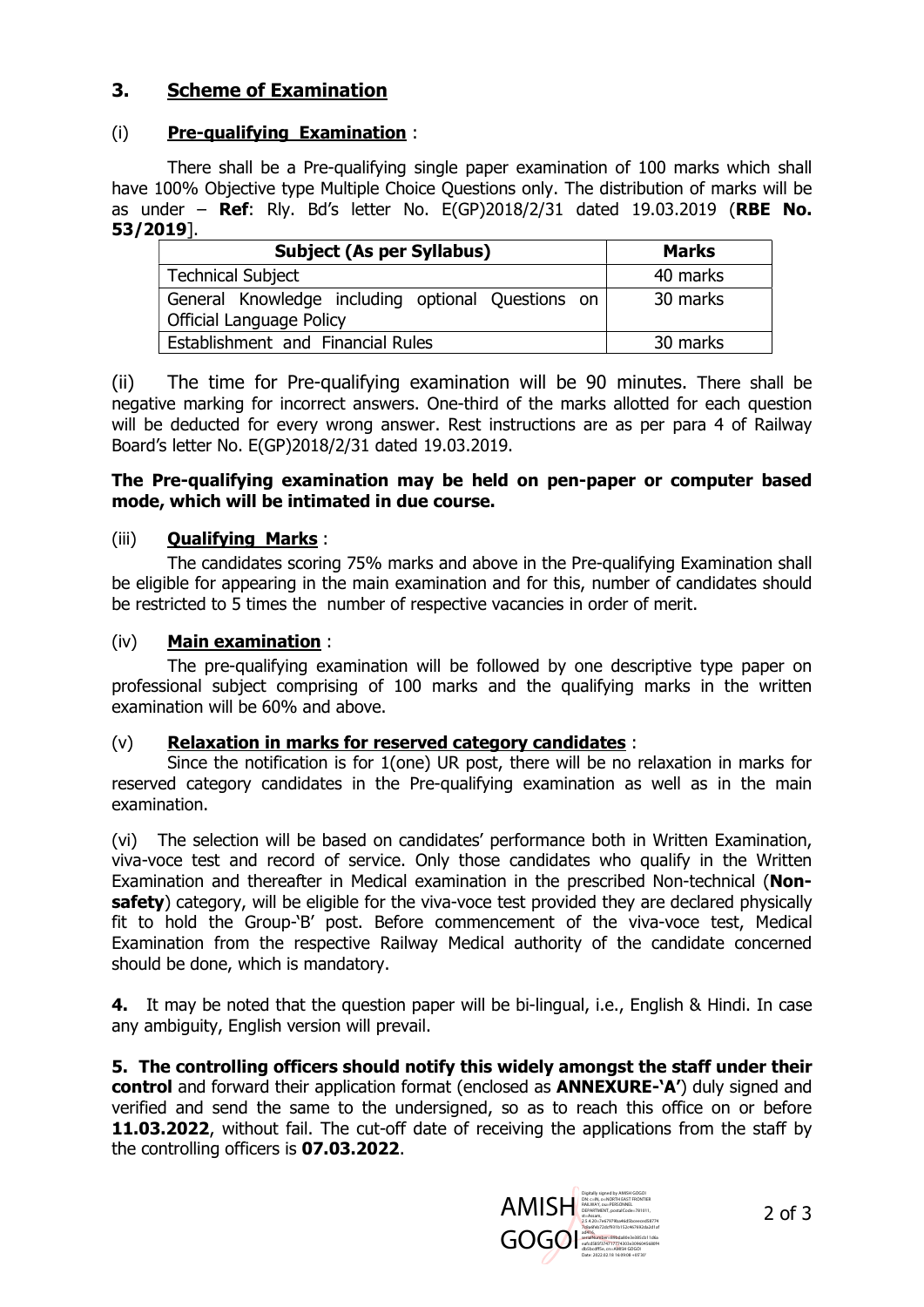6. The filled up applications should be scrutinized properly with the service records to avoid any factual errors and future complications. The caste certificate (SC/ST) should also be verified carefully. The applications should also be signed by the controlling officer with official seal and should have the counter signature of the concerned cadre controlling Personnel branch officer or officer who deal with P. case & service records.

7. The syllabus prescribed by the Railway Board for written examination for promotion to Group-'B' posts of APO in Personnel Department which was published by Railway Board vide letter No. E(GP)2013/2/24 dated 02.12.2014 (RBE No. 133/2014) constitute topics on Paper-I & Paper-II. In terms of RBE No. 53/2019, the topics on professional subjects of Paper-I and Paper-II have been amalgamated and the topics picked up by the Competent Authority for pre-qualifying and main examination are enclosed as **Annexure-'B'** for wide circulation amongst the staff concerned.

8. The willing staff who are eligible for the above selection should be advised to keep themselves in readiness to appear in the written examination at short notice. However, a formal letter will be issued from this office, after finalizing the list of eligible/willing staff.

**9.** As per rule, no supplementary examination is permissible in LDCE for the absentees under any circumstances. The Controlling Officers/Sr.DPO/DPO/SPO/APO of concerned Unit/Division should ensure that the APARs of the candidates for the last five years, completed in all respects are kept ready with them and they should send the same to Dy.CPO(Gaz.)/HQ/MLG, when called for.

#### [Candidates may visit the website www.nfr.indianrailways.gov.in for downloading the application form]

DA:-(i) Proforma of application (**Annexure-'A').** (ii) Syllabus (Annexure-'B').



Asstt. Personnel Officer (GAZ) for General manager(P)

Copy to :-

- (i) PS-I to PCPO for kind information of PCPO.
- (ii) General Secy./NFREU, NFRMU, SC/ST & OBC Association.

for General memager(P) 3 of 3 AMISH AMISH Digitally signed by AMISH GOGOI DN: c=IN, o=NORTH EAST FRONTIER RAILWAY, ou=PERSONNEL DEPARTMENT, postalCode=781011, st=Assam, 2.5.4.20=7e67979ba46d5bceeced587747c8a6 feb72dcf931b152c467692da2d1afad416,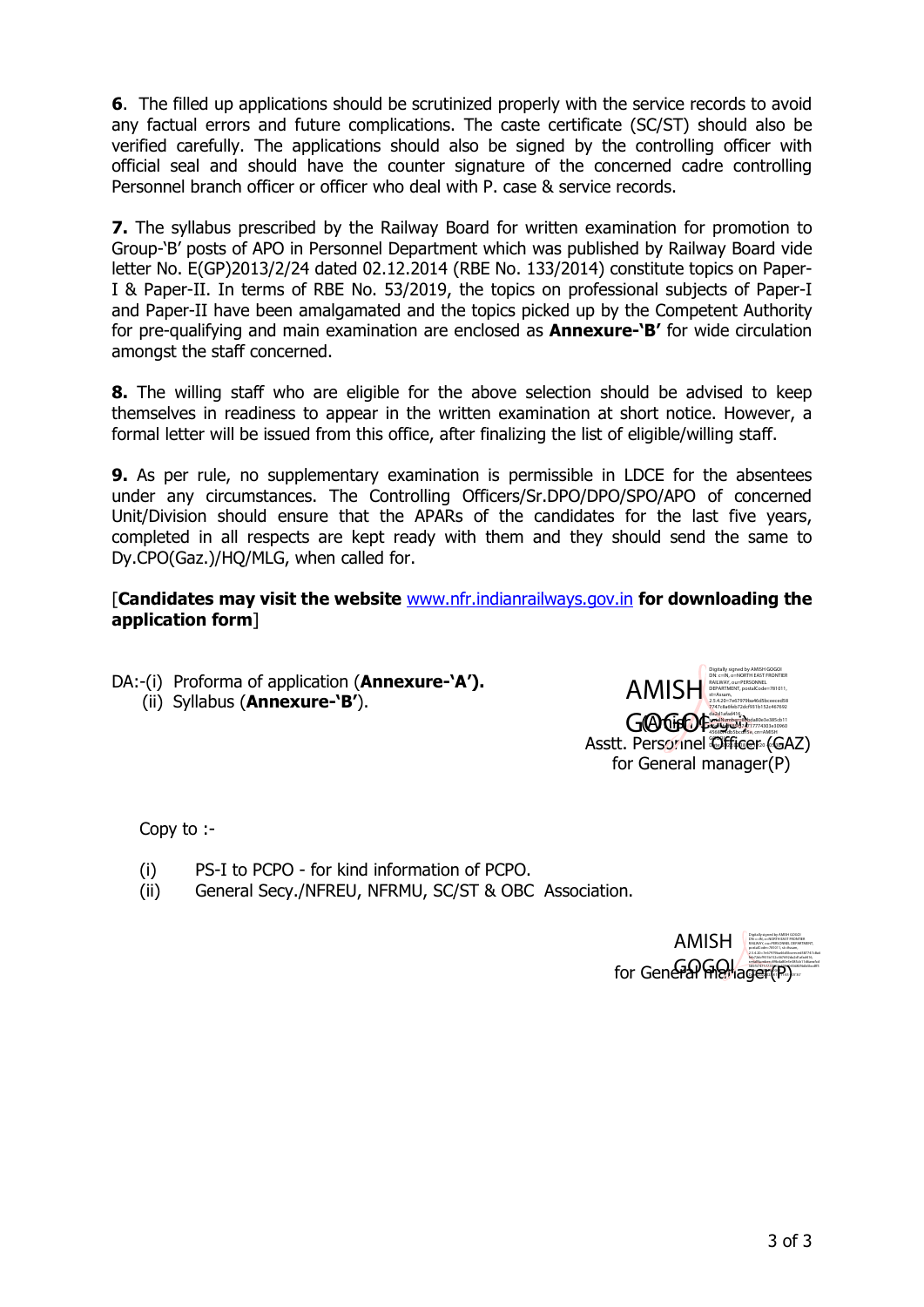## ANNEXURE-'A'

|                                   |    | PROFORMA OF APPLICATION TO BE FILLED-UP BY THE STAFF FOR THE POST OF<br>APO (GROUP 'B') AGAINST 30% LDCE QUOTA VACANCY.<br>Paste recent<br><b>Passport size</b><br>Photo |
|-----------------------------------|----|--------------------------------------------------------------------------------------------------------------------------------------------------------------------------|
| 1. Name in full (in Block letter) | ÷. |                                                                                                                                                                          |
| 2. Designation                    | ÷. |                                                                                                                                                                          |
| 3. Working under                  | ÷. |                                                                                                                                                                          |
| 4. Educational qualification      | ÷. |                                                                                                                                                                          |
| 5. Date of Birth :-               | t- |                                                                                                                                                                          |
| 6. Date of appointment            | ÷. |                                                                                                                                                                          |
| 7. P.F.No./New Pension A/C.No.    | ∴, |                                                                                                                                                                          |

- 8. Whether the candidate belongs to SC/ST community :-YES/NO. If YES whether SC/ST (attach Caste Certificate duly attested by the Gazetted officer)
- 9. Present Pay/Grade Pay as per following format :-

 $\mathcal{L}$  properties to be filled application to be filled application of  $\mathcal{L}$ 

| Date of regular promotion                    |                                              | Total service in Level-6 <b>as</b><br>on 29/07/2020 |       |      |
|----------------------------------------------|----------------------------------------------|-----------------------------------------------------|-------|------|
| Level-6                                      | Level-7                                      |                                                     |       |      |
| i.e. in $[GP of Rs.4200-] of$<br>$(6th$ CPC) | i.e. in $[GP of Rs.4600-] of$<br>$(6th$ CPC) | Year                                                | Month | Days |
|                                              |                                              |                                                     |       |      |

10. Contact no. ………………………. 11. E.mail id:....................................................

#### DECLARATION BY THE CANDIDATE :-

I do hereby declare that the above particulars furnished by me are true to the best of my knowledge and belief and I further undertake that in the event of any entry above is incorrect or not in order, my candidature shall liable to be cancelled at any stage during pendency of the above selection.

#### DATE : SIGNATURE OF THE CANDIDATE Forwarding of application(filled-in) furnished by the candidate by his/her Controlling officer:-

 $\overline{\phantom{a}}$  , and the contract of the contract of the contract of the contract of the contract of the contract of the contract of the contract of the contract of the contract of the contract of the contract of the contrac

The proforma of Bio-data filled-in by the candidate, Shri/Smt.

designation \_\_\_\_\_\_\_\_\_\_\_\_\_\_\_\_\_\_\_\_\_\_\_, received within the target date is hereby forwarded to his/her respective Cadre(Personnel Branch) officer for verification with the service records available in his/her office and for onward transmission to the General Manager(P)/Maligaon.

 $\mathcal{L}_\text{max}$  and  $\mathcal{L}_\text{max}$  and  $\mathcal{L}_\text{max}$  and  $\mathcal{L}_\text{max}$  and  $\mathcal{L}_\text{max}$ Date : Signature of the Controlling Officer (with Official Seal & Date)

# Certificate to be furnished by the Cadre controlling (Personnel Branch) officer:-

It is certified that the service particulars furnished by Shri/Smt. Designation \_\_\_\_\_\_\_\_\_\_\_\_\_\_\_\_\_\_\_, through the above proforma (Bio-data), have been verified with his service records and found correct and it has now been forwarded to GM(P)/MLG for further necessary action.

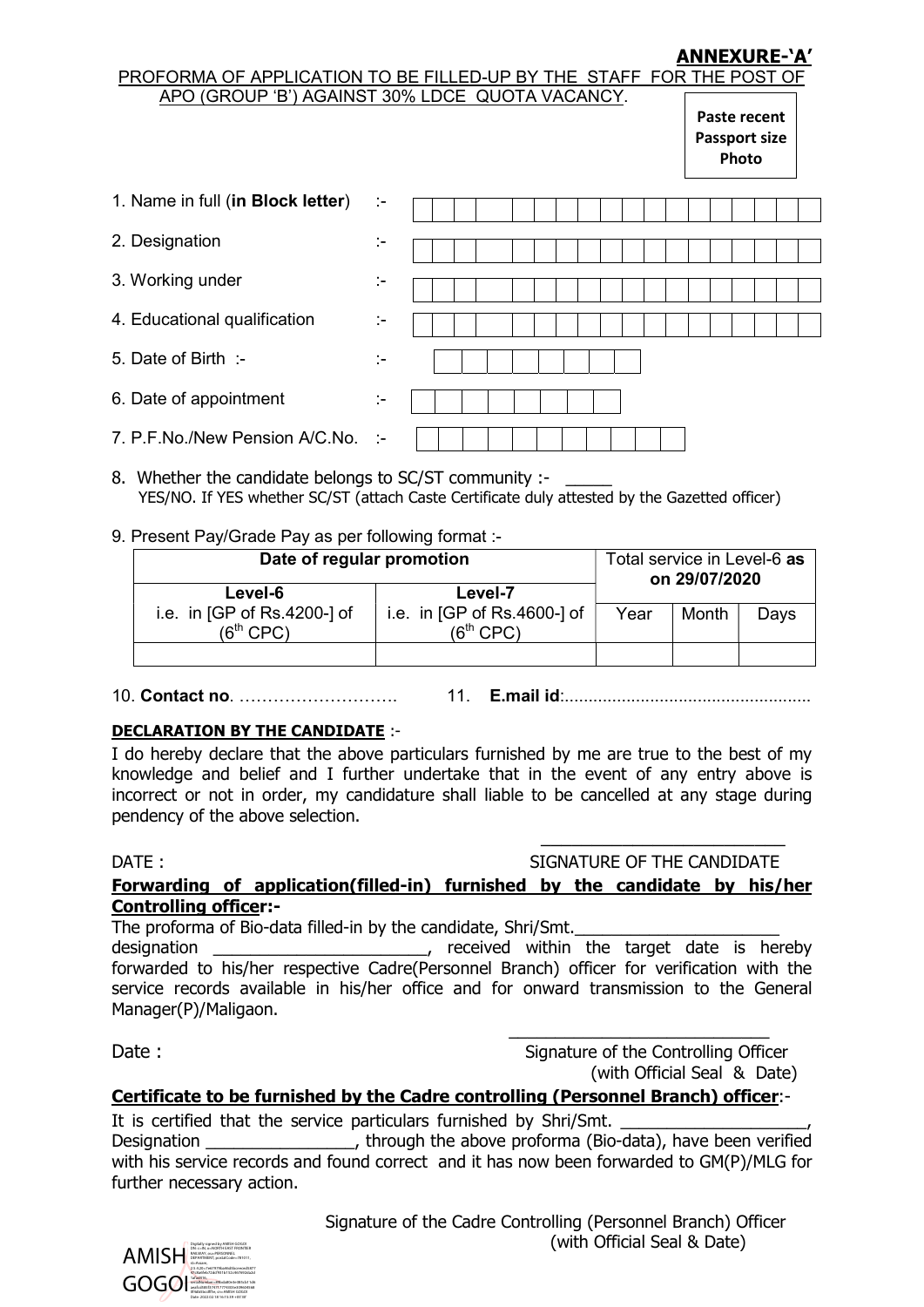#### SYLLABUS FOR 30% LIMITED DEPARTMENTAL COMPETITIVE EXAMINATION (LDCE) FOR PROMOTION TO GROUP 'B' POST OF APO IN PERSONNEL DEPARTMENT.

## A) FOR PRE-QUALIFYING EXAMINATION :-

| Distribution of marks will be as under- |              |
|-----------------------------------------|--------------|
| Technical subject.                      | $: 40$ marks |
| General knowledge including optional    | $: 30$ marks |
| questions on Official Language policy.  |              |
| Establishment & Financial Rules         | : 30 marks   |
|                                         |              |

- 1. Constitutional Provision of Right to Employment under Article 16 & 17 of the Constitution of India.
- 2. Manpower Planning & Recruitment.

i) Recruitment at various levels and methods of recruitment.

- ii) Functioning of Railway Recruitment Boards.
- iii) Recruitment at Zonal Railways including recruitment of artisan staff. Concept of Lead period, normal attrition while placing indent.
- iv) Railway Recruitment Cell (RRC) role and functions.
- v) Liberalized Active Retirement Scheme for Guaranteed Employment for Safety Staff (LARGESS).
- vi) Recruitment to various Group 'A' Railway Services.
- vii) Concept of Deputation, Foreign Service etc. and it's impact on Pension, Foreign Service Contribution.
- 3. Training and Development.

Training and Development of Railway Employees.

- i. Training of Group 'C' employees.
- ii. Functioning of Zonal Training Schools and other training institutions.
- iii. Training of Gazetted Officers in Railways as well as non-Railways institutions.
- iv. Various Railway Training Institutes like NAIR, IREEN etc.
- 4. Pay and Allowances.
	- a. Preparation of Pay Bill, Computerization of Pay Bill, AFRES, PRIME, I-Pass concept etc.
	- b. Pay in the Government i.e. Pay Bands, Grade Pay etc.
	- c. Fundamental Rule (FR) & Fixation, Instances of Pay Protection etc.
	- d. Various Allowances admissible to the Railway employees including allowances to the running staff.
- 5. Seniority and Promotion.
	- a. Provision of reservation for Schedule Cast and Scheduled Tribe employees. Maintenance of various reservation rosters.
	- b. NBR, sealed cover procedure etc.

6. Loans and various advances admissible to the Railway employees and conditions thereof, PLB, TA rules etc.

- 7. Pass Rules
- 8. Retirement Benefits.
	- a) Pension adalats, timely settlement and redressal of grievances related to settlement.
	- b) Retirement benefits under Provident Fund & Pension Rules and Schemes of Financial Settlement.

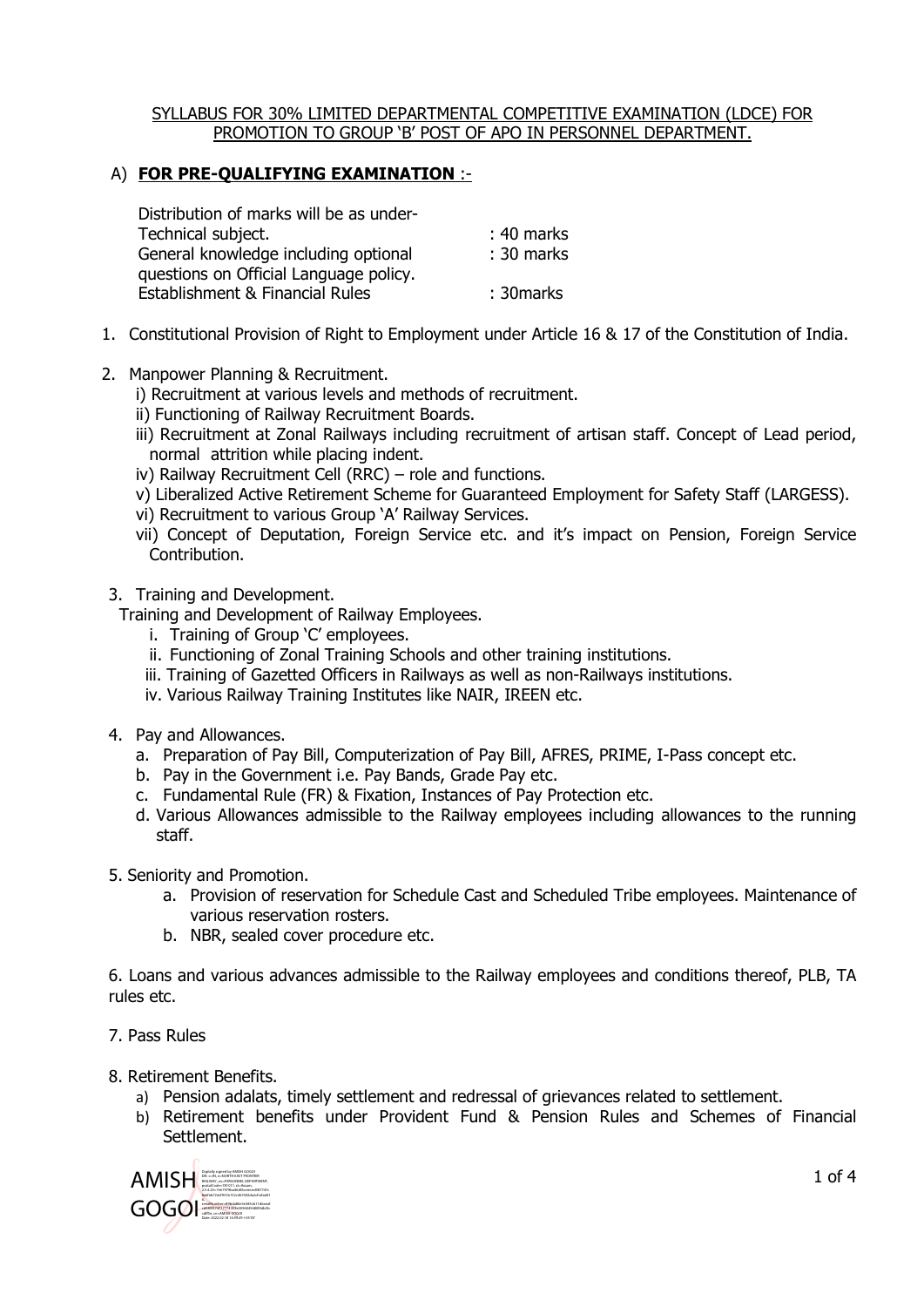9. Leave rules and joining time.

10. Reimbursement of tuition fees and legal expenses.

11. Medical assistance to Railway employees and retired Railway employees. RELHS & its membership.

12. Right to Information Act, 2005.

13. Industrial Relations, Recognition of Trade Unions and dealing with unrecognized Trade Unions/Associations,

14. Engagement of Advocates and payment of fees to them and their related issues.

15. Engagement of Casual Labour and substitutes, policy and procedure thereof.

16. Grievance Redressal mechanism, Staff Welfare- Staff Benefit Fund, Consumer Co-op Societies, medical assistance, Worker's Education Scheme, Societies and educational assistance.

17. General knowledge

18. Official Language policy

19. Financial Rules

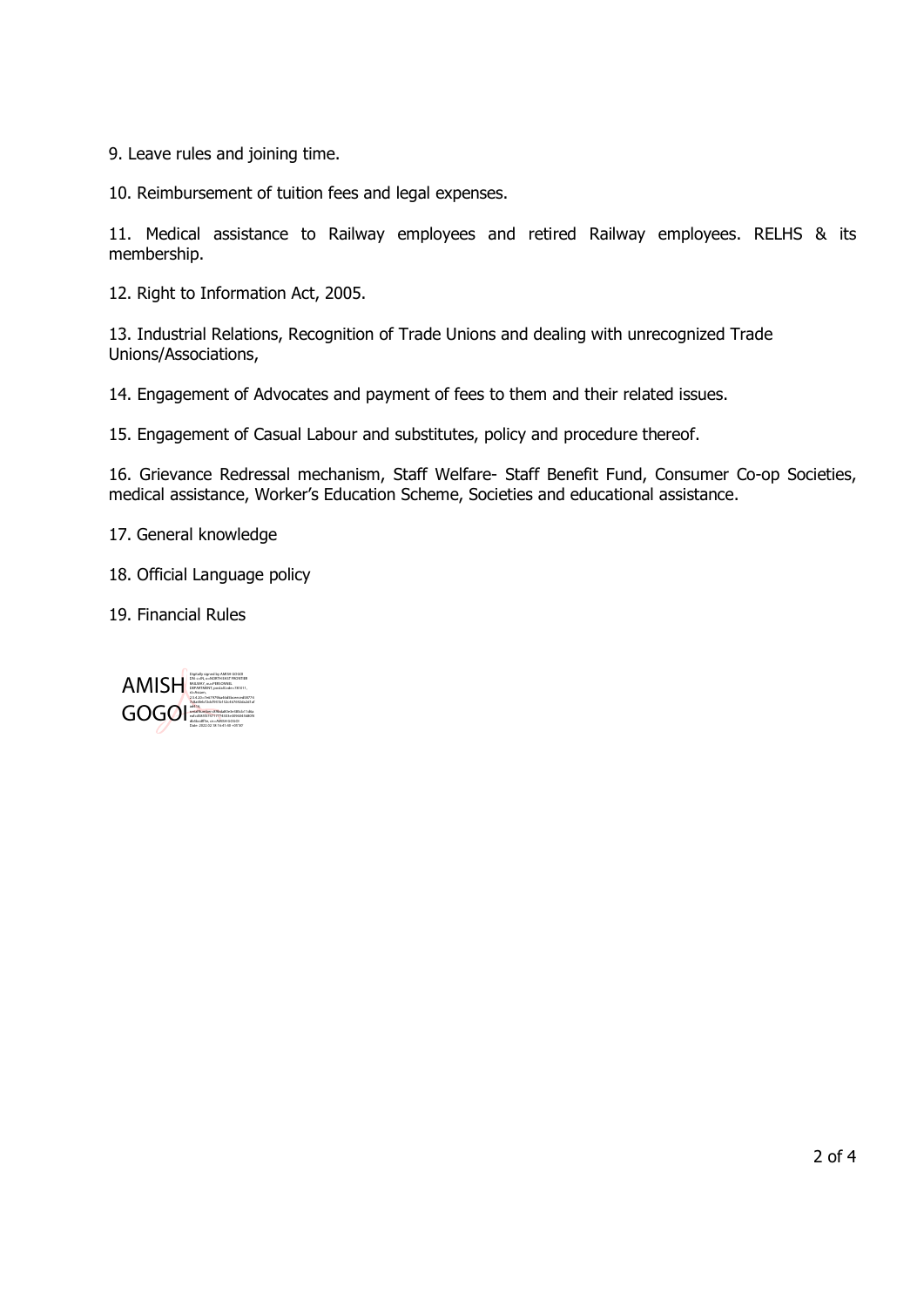# B) MAIN EXAMINATION (DESCRIPTIVE TYPE)

#### Professional Subjects:-

- 1. Manpower Planning & Recruitment.
	- (a) Manpower planning, surrender and creation of posts, work charged posts, temporary posts, supernumerary posts, vacancy bank etc. Zero based calculation of requirement/creation.
	- (b) Recruitment.
		- i) Appointment of land losers, compassionate ground appointments, sports quota appointments, cultural quota and Scouts & Guide quota appointments etc.
		- ii) Direct Recruitment quota as well as quota for recruitment for intermediate grades.
		- iii) Reservation in Recruitment, horizontal and vertical reservation, reservation rosters etc.
		- iv) Apprentices Act, 1961 and its Implementation.
		- v) Absorption of medically de-categorized staff in alternative posts.
- 2. Training and Development.
	- a) Basic concept of training and human resource development.
	- b) Future developments in Railways, the changing roles of Railway personnel and the need for on the job training, multi-skilling etc.
- 3. Pay and Allowances.

Principles of pay fixation in case of appointment and promotion. Pay fixation in case of functional and non-functional promotions etc.

- 4. Seniority and Promotion.
	- a) Rules regulating determination of seniority and procedure for promotion against selection and non-selection posts.
	- b) Relaxation available to SC/ST candidates for promotion in safety and non-safety category posts and procedure for de-reservation of posts.
	- c) Performance appraisal- APAR, procedure, maintaining of records, communication of adverse comments etc. Impact of Vigilance investigation during and after selection.
- 5. Organization and Role of Personnel Department, its functions and objectives, Schedule of Powers in Establishment matters, Maintenance of records- service registers, Personal Files and preparation of claims of Pay Bill etc. Computerization of records and personnel management functions (Human Resource Management System) benefits, challenges and Implementation. Computerization of official record and its retrieval.
- 6. Disciplinary & Appeal Rules (1964), Railway Services Conduct Rules (1966) & Schedule of Disciplinary Powers and Various judgments of Supreme Court on D&AR (1968).
- 7. Retirement Benefits:
	- a) Pension Rules (new and old), Provident Fund Rules, Leave encashment rules, Gratuity Rules etc.

b) Retirement benefits under different circumstances (superannuation, voluntary retirement, resignation, dismissal, technical resignation etc.)

c) Impact of Disciplinary & Appeal Rules, penalties etc on retirement benefits.